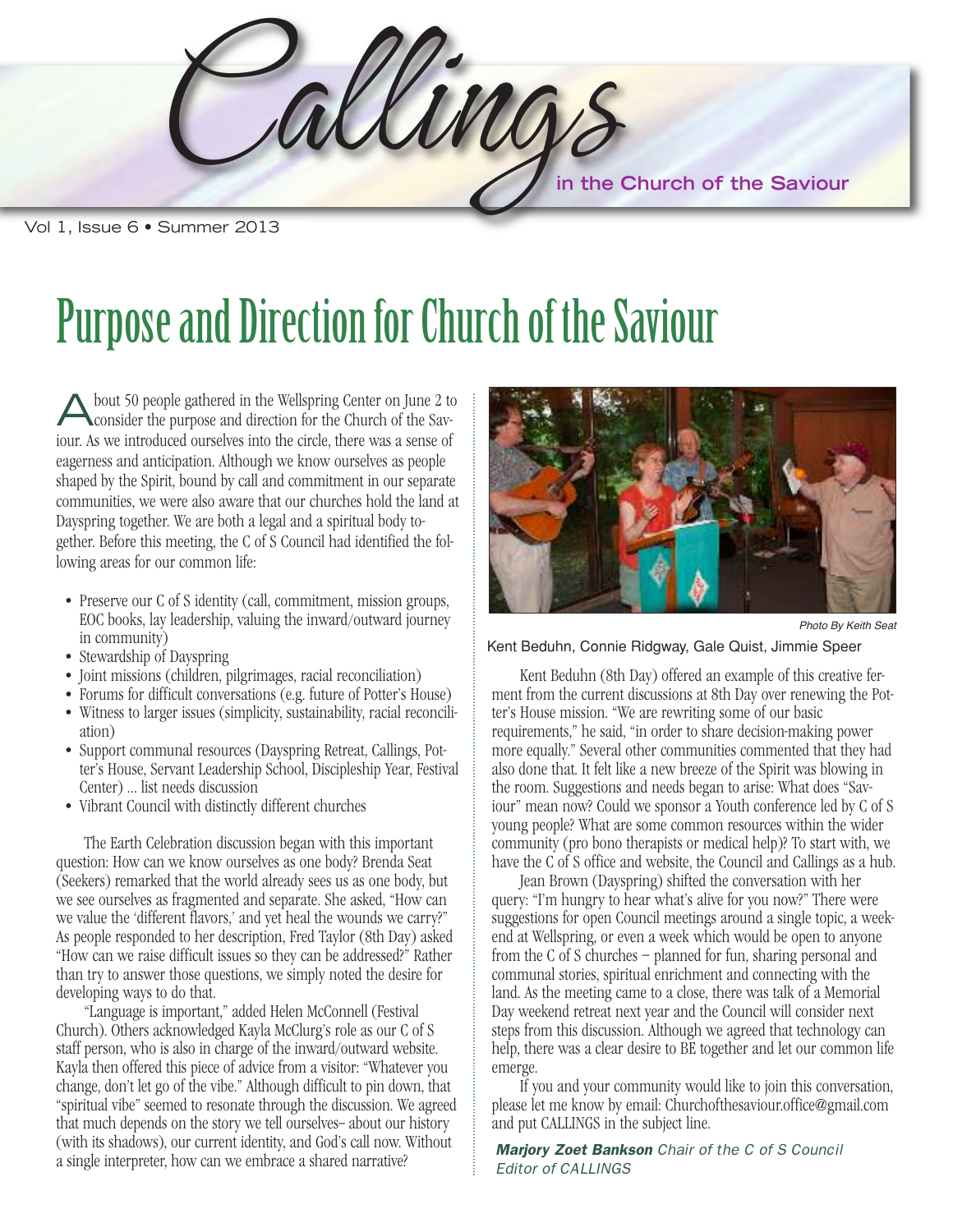## The inward/outward journey in community...

One of the unique aspects of The Church of the Saviour is that we are a pretty ordinary group of local faith communities and missions—and yet also looked upon as a radical form of church. The reason? Commitment to the "inward/outward journey in community."

In the early years Elizabeth O'Connor wrote books about it, Mary Cosby spoke across the country about it, while Gordon was shaping a community by preaching about it, and people made pilgrimage to come and see. We have been shaped as much by those who have come as by those who have stayed.

It was one of those who came on pilgrimage who first had the idea of creating an online site where people, regardless of where they lived, could ponder the inward/outward way in community. For the past seven years I have facilitated the web site and subscription service called inward/outward which offers daily readings. In the past month the site grew and now subscribers can receive:

- Daily Words excerpts from published works (Mon.-Fri.)
- On the Way essays by people in the church community (every other Sat.)
- The Story short reflections on one of the lectionary scriptures (every Sunday)

The primary purpose of inward/outward is to consider ways of being together that are as simple and profound as Jesus himself. A secondary intention is to be a place for sharing past and current movements in this body of churches. In the upper right corner of the home page is an entry point into pages about The Church of the Saviour. There you will find a narrative description and links to pages for each of the churches and ministries, Callings, a newly developed audio sermon site, and events and activities. This section will continue to be developed, and soon we hope to have a password protected page for access to the Friendship Directory.

The life we have together will be nurtured, I hope, by the writings at inward/outward. Maybe you will offer your own thoughts there. Go to www.inwardoutward.org and subscribe at the bottom of the page.



*Kayla McClurg is the point-person for The Church of the Saviour, Andrews House and inward/outward.org.*

## A Few Facts about *Callings*

After the special edition of Call-ings which we published to honor Gordon Cosby at the time of his death, many people have asked to be put on the mailing list. Some didn't realize this is a regular quarterly publication of The Church of the Saviour. It is supported by the incorporated churches represented on the C of S Council – and by individuals who want to receive it by mail. To keep costs down, we deliver



most of the copies to the Potter's House and Festival Center, and notify the churches that they are available for pick-up. You can also read it online at the new inwardoutward website (see Kayla's article above).

Our publishing schedule is early March, June, September and early November. Material must be submitted two weeks earlier, mid-month before publication.

We feature one C of S church and one of the related ministries in each issue. This month, Festival Church and Joseph's House are highlighted, along with news from the all-church Earth Celebration which was held at Dayspring on June 2. On the back page, there is a calendar of Special Events. You can submit events by email to: churchofthesaviour.office@gmail.com and put "CALLINGS" on the subject line.

We also welcome your comments and suggestions.

*Marjory Zoet Bankson Chair of the C of S Council Editor/publisher of CALLINGS*

**A contribution of \$10 from every reader would actually cover the costs. More would be gratefully welcomed. Gifts payable to the Church of the Saviour may be sent to: Callings, Church of the Saviour, 1640 Columbia Rd., NW, Washington, DC 20009.**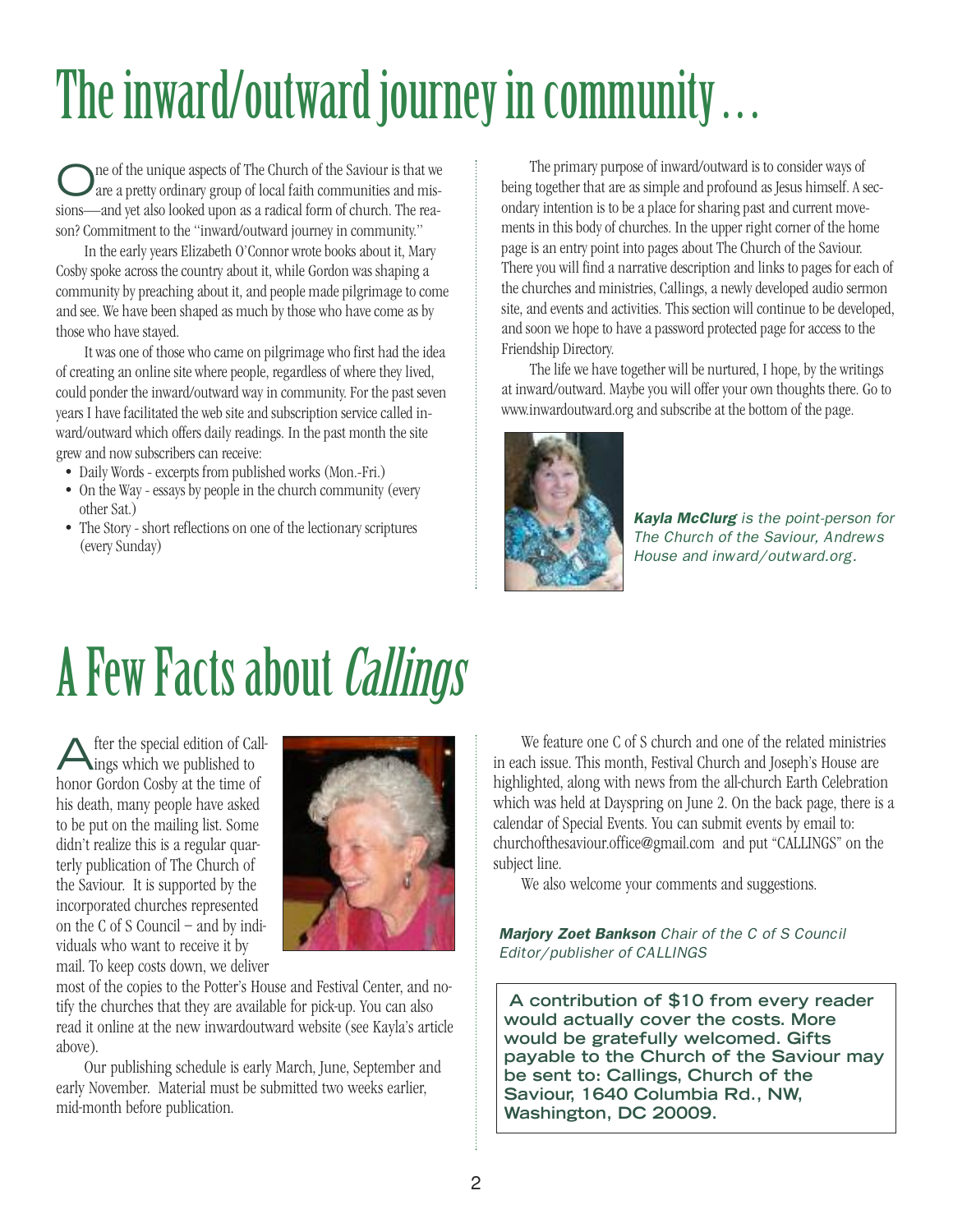## Joseph's House

In late May, staff, volunteers, and residents at Joseph's House galered for their spring memorial service to remember those who n late May, staff, volunteers, and residents at Joseph's House gathhad died there the previous year. Outside the Adams Morgan row house, residents spoke of the deep love and caring they found there, something few expected when they arrived to spend the final months, weeks or days of their lives.

Climbing the Joseph's House stairs, you are greeted by notes on the wall nudging you to come back to yourself and the present moment, to notice what is happening inside you as well as outside. These reminders point to a second pillar upon which the house is built: mindful presence. It is this culture of mindfulness and presence that helps foster the love the residents describe.

Joseph's House, a residential hospice for formerly homeless men and women dying of AIDS and cancer, was founded by Eighth Day Faith Community member David Hilfiker, then a doctor at Christ House. As the AIDS epidemic worsened in the1980s, Hilfiker recognized the need for a community for homeless people suffering from AIDS. He opened Joseph's House in 1990 and moved in with his family. They lived on the third floor and several homeless men – women were admitted years later – lived on the second.



Community and spiritual life remain the hospice's hallmarks. As nurse Priscilla Norris says, "Core values of work at Joseph's House are one's spiritual growth or deepening, and one's ability to function in community." She says these values are as important as nursing skills because the forming of loving relationships allows for emotional and spiritual healing. Eating meals together and gathering for community meetings twice a week help foster those relationships.

Medical care has grown more important since the early days of Joseph's House. Then, residents came to the house relatively well, shortly after being diagnosed. Now, with AIDS treatment advances and the hospice's move towards admitting residents closer to death, skilled nursing is critical to address the many symptoms of AIDS and cancer. (Joseph's House began admitting cancer patients years ago.) Doctors outside the house – typically from more traditional hospices under whose medical supervision the residents remain – direct the nurses' care.

Still, it is the spirit of Joseph's House that distinguishes it from



most hospices. After Patricia Wudel (another Eighth Day member) became executive director in 1997, she came to realize that mindfulness practice, together with "a common ground for what we mean by love or home," would build upon the house's focus on justice and compassion. Wudel discovered a California organization, the Metta Institute, with a program for end-of-life practitioners. Metta, led by Frank Ostaseski, emphasizes mindfulness as central to compassionate hospice care. Wudel took the year-long program in 2003, and other staff followed.

The focus on mindful presence and compassion has helped staff and volunteers to work more fully from the heart. Perhaps surprisingly, as they observe their interior state  $-$  their suffering and other emotions, their body sensations – they are better able to relate to and live in community with the residents. This despite the inherent difficulties in hospice care, including continual losses as residents die.

In the constant presence of death, Joseph's House cultivates an awareness of the sacredness of life. Through "Mindful Mondays," the stairway reminders, community life, and other intentional practices, the focus is on living one's life fully.

This awareness is a transforming experience for the several volunteers who work at the house for a year after college. They are drawn from different programs, including the Church of the Saviour Discipleship Year. The volunteers, who assist the nurses and offer compassionate companionship to the residents, take two courses – one focused outward on social justice and the other inward on mindfulness and presence. They are also taught much by the dying residents they serve and to whom they open. Amy Chatelaine, finishing her Discipleship Year, speaks of her spiritual healing and that of those who enter Joseph's House dying physically and also having experienced a kind of social death earlier from being ostracized by society. As she recently preached at Seekers Church, "I have realized that in this year I am called not only to heal, but to be healed myself. And that healing comes through the practice of self-presence and self-compassion."

Many volunteers, changed and deepened by their year at Joseph's House, go on to serve the disadvantaged and suffering through chaplaincy, social work, medicine, and other vocations. A number return regularly. All take into the wider world what they have learned about social justice, compassionate presence, and love.

*David Novello is a regular volunteer at Joseph's House and a member of Seekers Church.*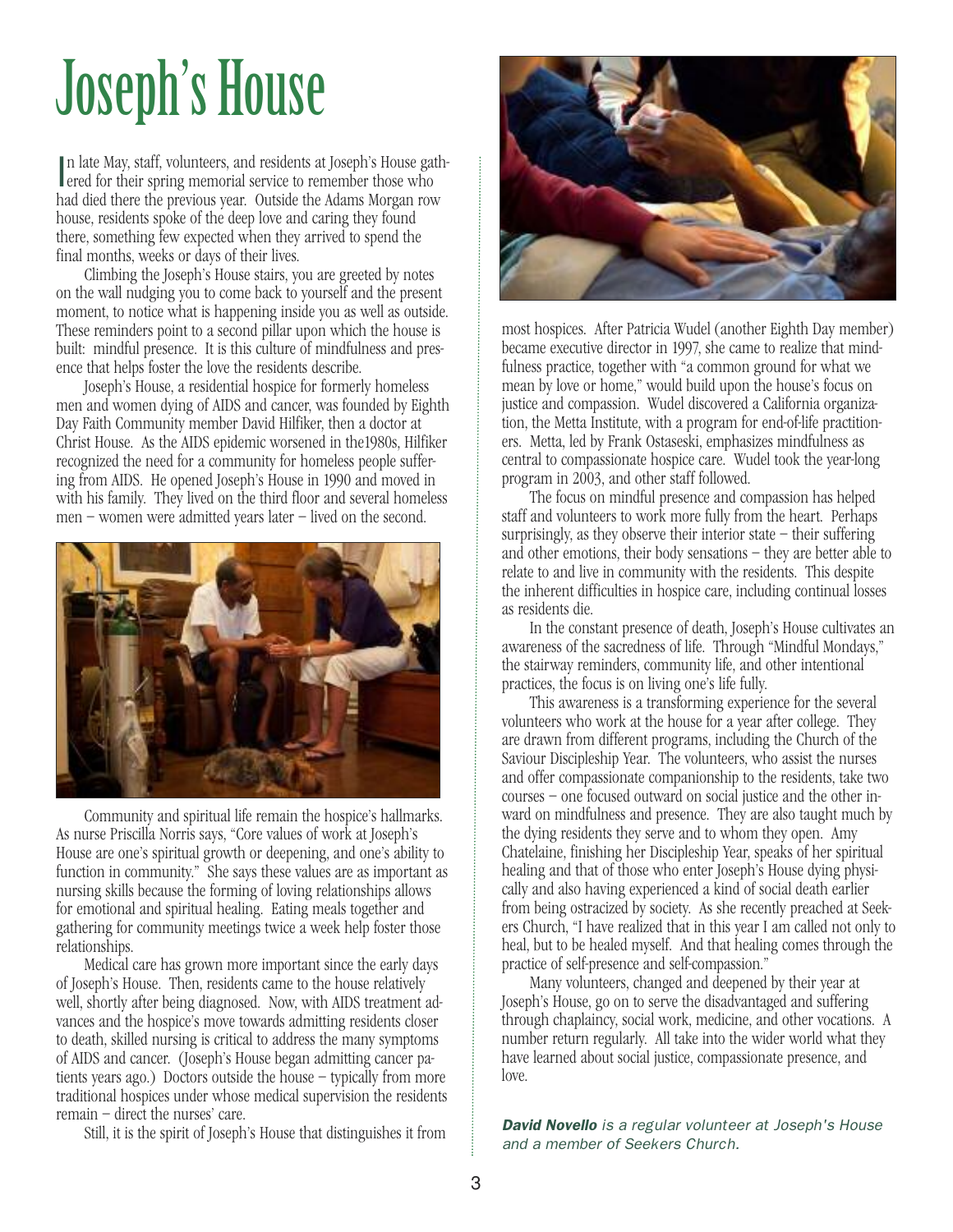



 $R$ at, Leland and Daniel Reid, Nona Beth **Cresswell, and Rachel Rudy**



**ANNUAL PAINT, PRAY AND PLAY** May 11th 2o13 We got our hands dirty, our hearts lifted, and the child in us fed. Come join us next year!



**Meade Hanna and Jean Brown** 



**Kip Landon, Karen Johnson, Margie Lance,**<br>Barbara Quist **Barbara Quist Kent Beduhn, Nat Reid,**



**Margaret Schoap**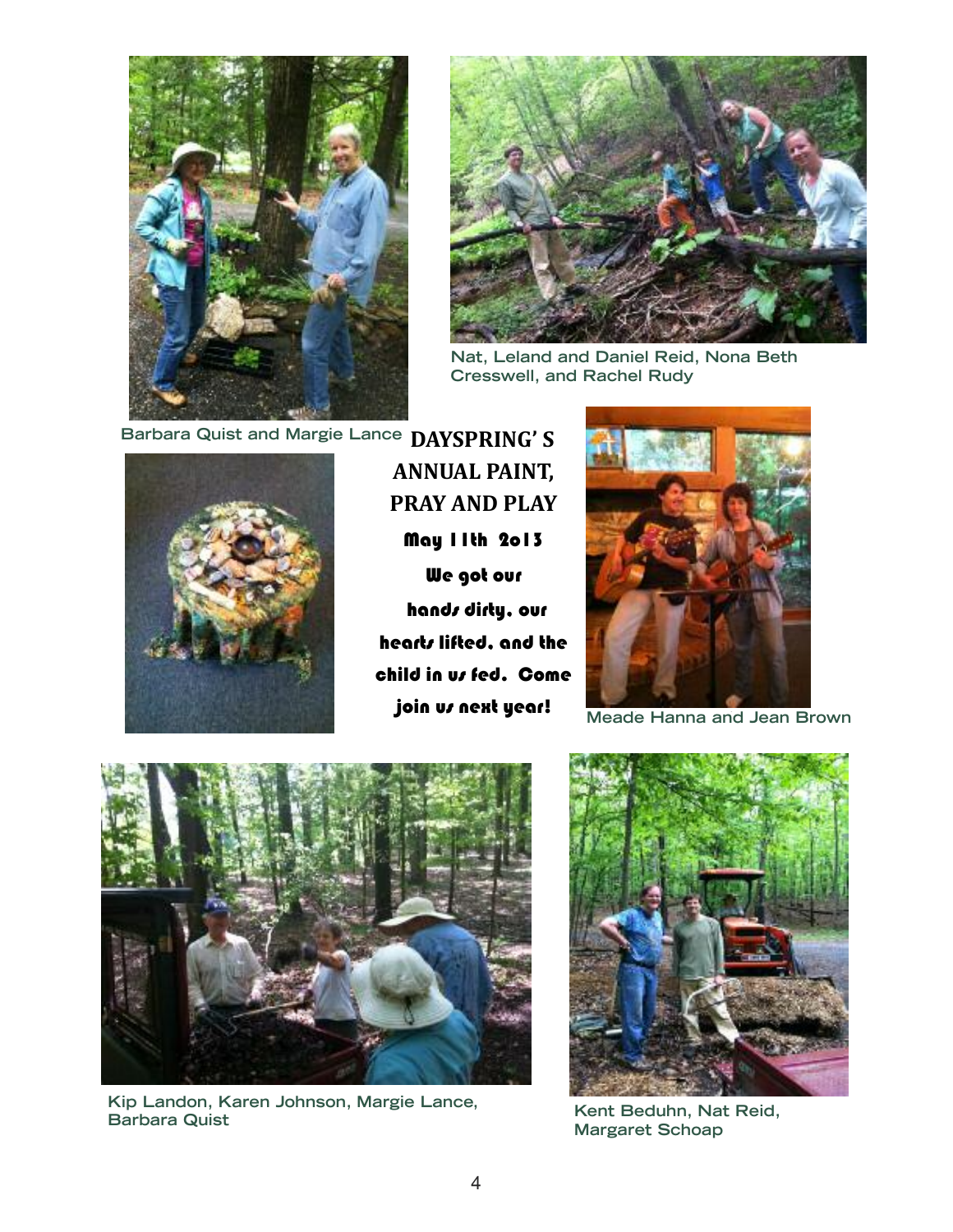# **Earth Celebration at Dayspring**



Janet Hudson as liturgist for worship



Dixcy Bosley-Smith, Wendy Dorsey and Betsy Baker



Jim Hall ready for a hike

cr ocheted basket on Janet Hudson with her head



**Photos on this page were taken by Keith Seat**

### **The Church of the Saviour Council**

Bread of Life • Dayspring Church • Eighth Day • Festival Church • Friends of Jesus Jubilee Church • New Community • Potter's House Church • Seekers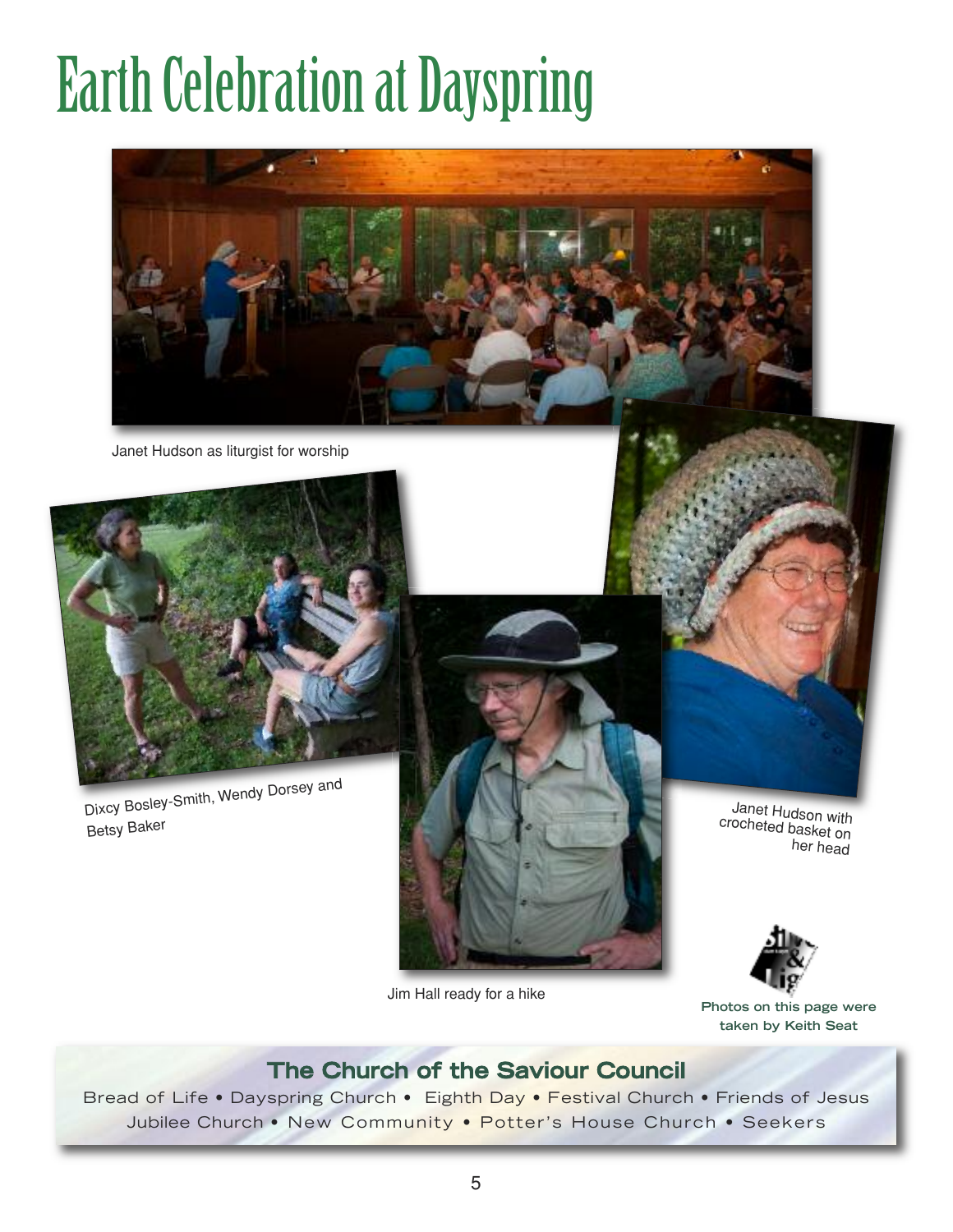### From the White House to the Potter's House

Many of us know Jerry and Carolyn Parr as founding members of Festival Church, but few of us know the story of their remarkable faith journey together. In October, Tyndale House will publish Jerry's story, titled In the Secret Service: the True Story of the Man Who Saved President Reagan's Life. "It's really his spiritual autobiography," Carolyn said when we sat down for this interview.

Carolyn: When we moved here, we joined Heritage Christian Church, and I think it was there that we first ran across Elizabeth O'- Connor's book, Call to Commitment. When

Jerry retired (in 1985), we started to get more serious about our faith journey together.

Jerry: I heard about Loyola's master's program in pastoral counseling, and I thought, "This is the Lord's leading." The combination of "pastor" and "counseling" resonated with my spirit. Because of my working class background—and my career in the halls of power—I was comfortable with almost everyone. Less than a month after I graduated, Carolyn and I sold our

big house in Potomac and moved to the Tenleytown section of Washington. Our three daughters were launched and we were ready for something new.

On a snowy night in January, 1988, Carolyn and I came to our first class led by Gordon Cosby, up on the third floor of Christ House. We had no idea what we were in for. "We'll introduce ourselves," Gordon said, "but don't tell us what you do or where you're from. We'll learn that soon enough. Just tell us your name and your deepest pain."

I had no idea what I would say. One woman got up and left. When my turn came, I said "My mother, is in a nursing home with Alzheimer's. We tried to keep her at home but it was impossible. My daughter Trish is the only one who can bear to go with me to visit her. It's very hard."

Nobody gave advice. Nobody tried to fix anybody else, but by the time everyone had shared, we felt accepted, not judged. We left with a deeper understanding of our own brokenness. More important, we walked out of there knowing we were loved and forgiven, just as we were.

After that, we went to everything. On Sundays we attended the ecumenical service at 2025 where Gordon preached. At Jubilee Church, we sang gospel songs, recovering addicts gave testimonies, and kids crawled under the tables. With Potters House Church, we practiced silence and Taize chants. Thursdays found us at Christ House's Table Fellowship. Soon after that, Gordon asked me to become the manager at the Potter's House and I did that for two years.

Carolyn: That year we also got involved with Mother Teresa's ministry here in DC for people with AIDS. In those days, there were no drugs and people were dying on the streets, because nobody would help them. When Mother Teresa came for a visit in 1985, she was appalled. Her order was given an old convent on Otis Street, and Don McClanen set up an interview for us.

Jerry: We had friends, a couple whose world-class concert pianist son had AIDS, who had no place to go when they grew too old



to care for him. They were desperate to find a place where he would not be shamed or neglected, and they asked us to take him in. After struggling with what that would mean for us, we felt we had to refuse. They eventually moved to Arizona, where they found a gay couple who would take care of their son, but we wanted to do something here. Carolyn was still working full time, but we thought we could commit one night a week at Gift of Peace.

One night, we were cleaning up a man named Franklin, who had been a wonderful help to others while he was still mobile. Now

he couldn't get out of bed and I had just finished putting salve on a huge open sore. As I worked he said, over and over again, "Thank you, Jesus!" When I finished I took his hand and said, "God loves you Franklin."

He looked straight at both of us and said, "I love you, too." Not "God loves you," but "I love you, too." Others might think that was just a socially acceptable response, but for us it was a life-changing affirmation of love coming from beyond Franklin and beyond death. After a year of volunteering at Gift of Peace, we had to stop because Carolyn's travel schedule picked up.

Carolyn: After we joined Jubilee Church in 1989, we got involved in three major C of S undertakings: Joseph's House, the Servant Leadership School, and forming of Festival Church around the call to be a diverse, multicultural and bilingual faith community that would welcome Central American refugees. I speak Spanish and immediately bonded with Edgar Palacios and his wife, Amparo, when Charles Demeré brought them.

Jerry: That's a good story to wrap up this interview. Edgar's Baptist church in El Salvador had 12 children orphaned by the civil war and they really needed a small bus for transportation. We found a vehicle with only 5,000 miles on it and when the cease fire was declared in 1992, I rashly volunteered to drive it down through Mexico and Guatemala. When we got to the border between Guatemala and El Salvador, guards stopped us and ordered us to unload the bus which was packed to the gills. We thought they would take everything! Amparo talked with them and then an amazing thing happened. Both guards came over and looked closely at me, nodding, and smiling. Then they waved us on through.

When I asked Amparo what had happened, she said, "I told them you are an American hero. You saved President Reagan's life." And the guards said they had seen you on TV last night, so they let us go.

When we got to the Palacios family's house that night, their daughter produced a tape that she had made of the TV program. It was a Top Cops documentary of the attack on President Reagan—a program I'd filmed 18 months before. Edgar said, "The Salvadoran channel advertised it all week. Many people were watching."

Amparo's smile filled her whole face. "See," she said, "I tell you Jesus always goes before me."

*Interview by Marjory Bankson. For a sneak preview, see Jerry's book on amazon.com or barnesandnoble.com.*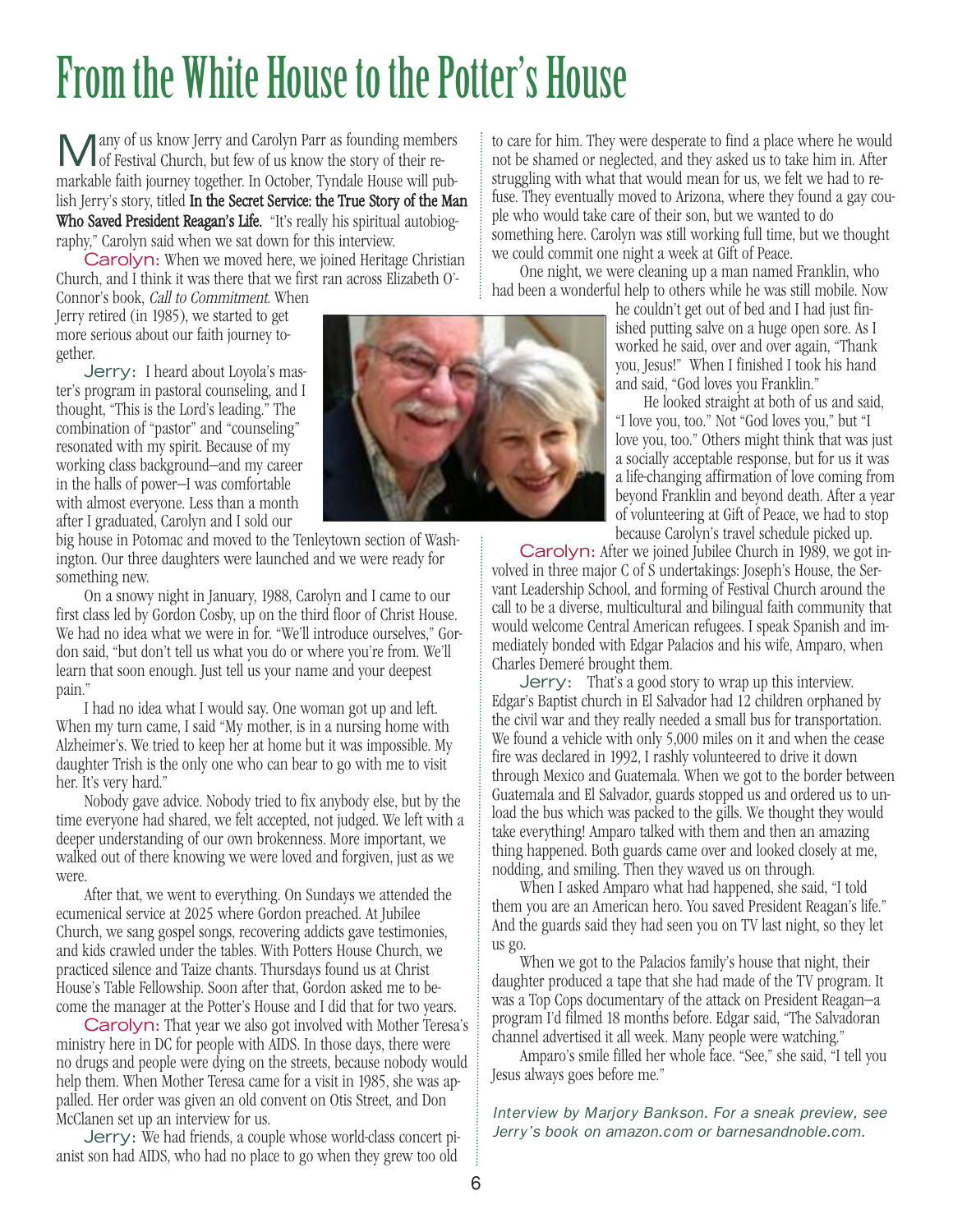### **The Festival Church**

### Mission Statement:

Believing that reconciliation is the heart of the Gospel, we are called to be <sup>a</sup> multicultural, intergenerational, open and affirming community, centered in Christ, bathed in prayer, and grounded in grace. Knowing ourselves to be broken and vulnerable, we seek to live, as Jesus did, in solidarity with all ages, abilities, races, classes and sexual orientations.

#### **Worship: Mondays at 6:00 p.m. The Festival Center, 1640 Columbia Road NW, Washington, DC 20009**

The Festival Church faith community, now in its twenty-fourth year, is marked by both stability and transformation. Our stability is anchored in the presence of four of the founding members still in membership, a weekly Eucharistic liturgy that has grounded us for many years, and our corporate faithfulness to the disciplines which shaped us years ago. Transformation is evident in several new young adult community members, our ever-growing and maturing children, and the effects of aging on our elder members. The membership is currently comprised of twelve core members including

two co-pastors, and five community members.

Our three mission groups are "Transforming Words," "Contemplation in Action" and, since 2013, a "Writers" mission group. We observe the traditional disciplines of the

Church of the Saviour.



The five children in regular attendance range in age from 8 to 12 and pursue a spiritual curriculum led by community member and parent, J.B. Schramm, Founder and CEO of College Summit. The two oldest children, Jake Schramm and Josiah Smith, are now



preparing for their confirmation. Jake just had a great experience accompanying his 86 year-old-grandfather, Ray Schramm, in running the BolderBoulder 10k race!

We are actively involved in several C of S missions: Carolyn Parr was recently elected Chair of the Board of The Festival Center, Helen McConnell chairs the Governance Committee of the Board of The Family Place, and Margie Ford has tutored at Academy of Hope.

#### **Highlights from the community:**

- The Festival Church became a founding partner of the Charter for Compassion in 2009. Since then Margie Ford, Helen Mc-Connell, and Rick Rodgers have introduced the Charter at an open forum at The Festival Center and have offered several courses in compassion at the Servant Leadership School. Most recently, Margie and Helen facilitated a course in self-compassion. Rick is now pursuing a mission for compassionate accessibility.
- We held a special service of commemoration for Gordon Cosby during the Easter season on April 8, 2013, attended by Mary Cosby who selected all of the music. Past members from Australia and Maine were with us, and everyone shared personal memories of Gordon's impact on our lives.
- Our Advent season traditionally includes a festive Lessons and Carols service with readings in the diverse languages of the world—in 2012 seven languages from five different continents!
- In October 2012, co-pastor, Cindy Martens went on a mission trip to Haiti where she worked with Help for the Children on their Charlier Project, a 10-year mission to build two schools, a medical clinic with staff and guest housing, and an orphanage in Charlier, Haiti.



• Paige Reuber, a former Discipleship Year member, is called to teach ESL and is pursuing a Master's at American Univer sity in TESOL. She will visit Ecuador and return to Guatemala this summer for her practicum.



•For the past two years we have provided tuition support for Ugandan refugee, Florence Akurut, who completed her Associate's degree in criminal justice at the Community College of the District of Columbia with a 4.0 average! We are very proud of Florence!

*Helen McConnell is Director of Development for Academy of Hope and core member of The Festival Church*